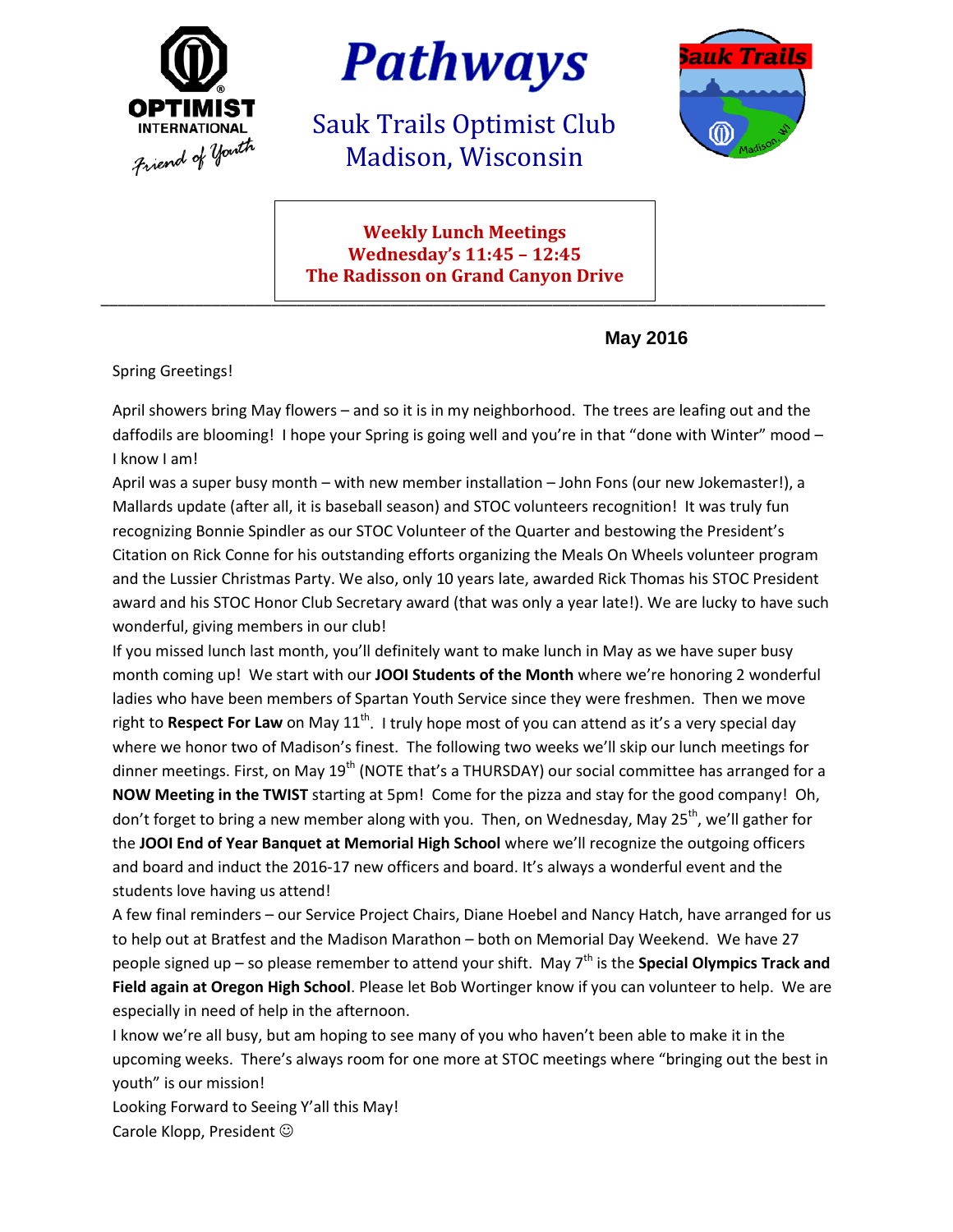





# **Mark the Date!**

**May 11th**

This is a meeting you simply must attend!

It is our annual **Respect for Law Day** when we honor 2 officers from Madison's West Precinct. It is your opportunity to show your appreciation as the officers share information about their duties.



*Special Olympics Track and Field @ Oregon High School*

#### *SWIS District Conferences*

*Leadership Summit: May 14 Bloomington, MN*

**SWIS 4th Quarter Conference:** August 26-27 Sheraton in Brookfield

> Newsletter Editor: Liv Sandberg jlivsandberg@gmail.com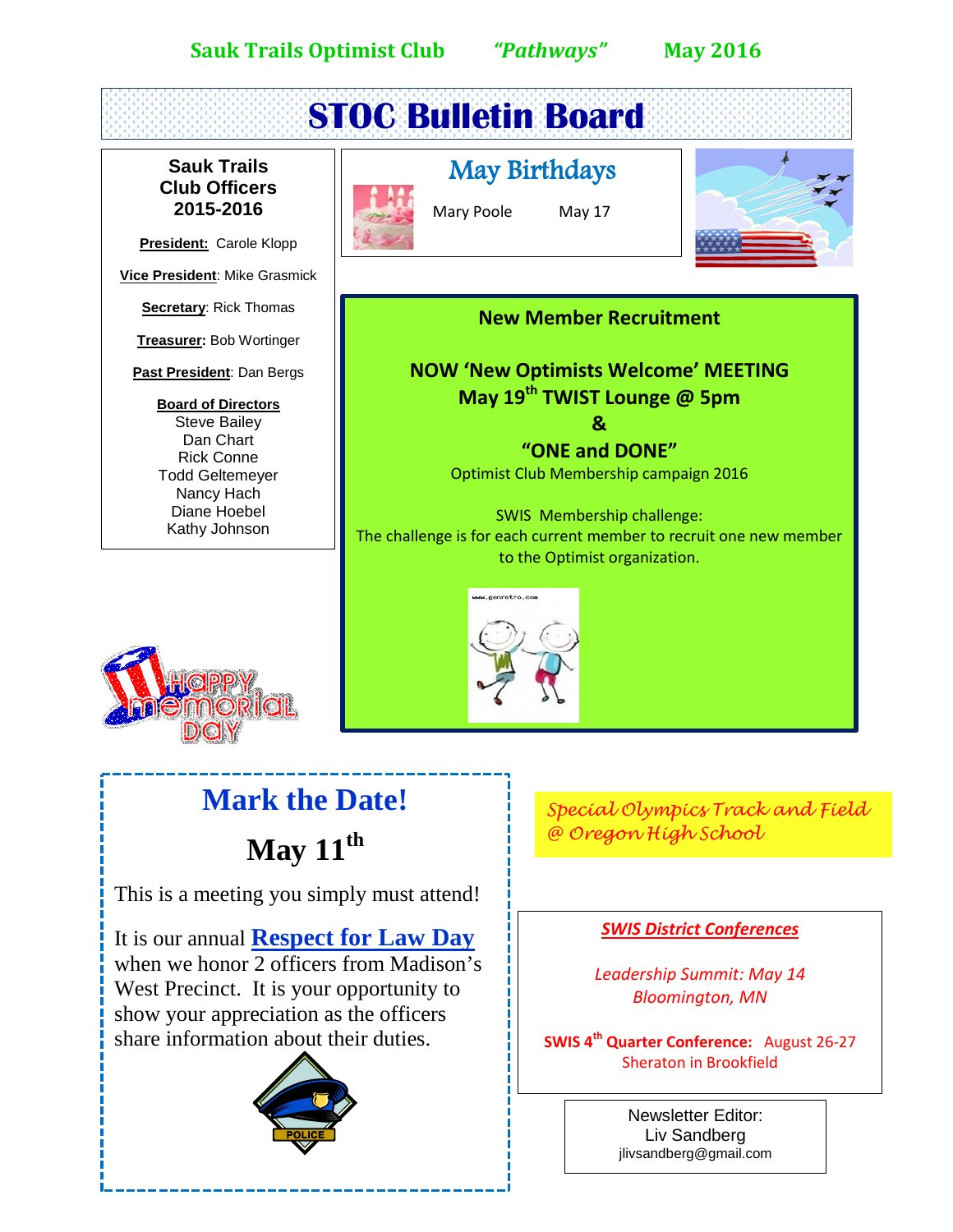### **Sauk Trails Optimists Club Meetings and Other Scheduled Events**

*May 7 Special Olympics track meet & SWIS Optimist convention* May 11 Respect for Law lunch May 18 No lunch meeting *May 19 (Thurs) New Optimist Meeting @ TWIST lounge* May 25 No lunch meeting May 25 *Spartan Youth Service JOOI Team Recognition & Induction Banquet May 27-30 Bratfest Volunteer Event May 28-29 Madison Marathon Volunteering June 4 Reach A Child Mini Golf tournament* (Blue denotes a Wednesday Lunch Meeting)

SAUK TRAILS – Madison Optimist Club WEBSITE

CHECK OUT the Sauk Trails - Madison Optimist Club Website at: www.sauktrailsmadisonoptimist.org.

In the Events > Club Events area, there is a general description of some of the current/future Club Events. Please get me with Pictures of any of these events which can be put on the STOC Website.



Total 'access hits' on the website in **March was 4149 hits**. (January: 1925 hits; February 2610 hits).

Please provide me with any upcoming Events, pictures, accomplishments, to help share information with other optimists in your club. Thanks for all your support.

Optimistically, **Bonnie Spindler** [blspindler@charter.net](mailto:blspindler@charter.net) 833-7244 (H)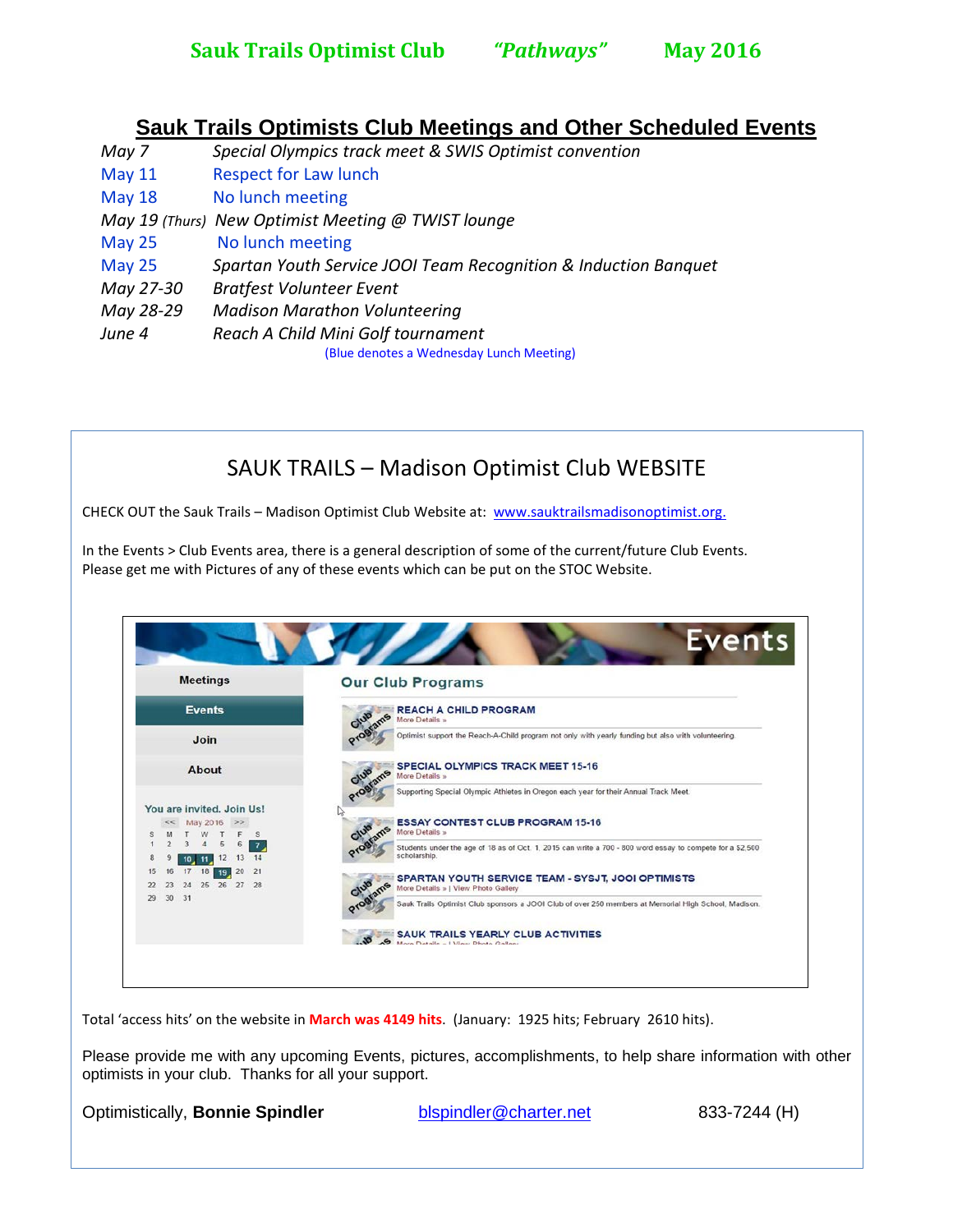#### **FUNDRAISING OPPORTUNITY @ BRAT FEST**

The Brat Fest will be held **Friday, May 27 through Monday, May 30**. This is a popular fund raiser for many groups in Madison, and even though this is only April 1, most of the jobs/shifts have already been filled. Available shifts are on a first come, first served basis. We will be paid \$8.00 for each hour worked. I have posted below jobs/shifts available. If you are interested, please let me know at [hoebels2618@yahoo.com.](mailto:hoebels2618@yahoo.com) Diane Hoebe



Reach A Child

Putt Putt Fore Kids: Mini Golf Tournament

June 4<sup>th</sup> @ Vitense Golfland

Team Entry deadline: May 20<sup>th</sup>

See Reach A Child website for details

Reachachild.org

#### FOOTBALL ALREADY? Well, not football itself, but it's football Crazr time

Football Crazr: At the Optimist Conference on April 30th we received the Football Craze tickets for 2016. Last year as a Club we sold 72 tickets for which we received \$11 for each ticket sold. I have 100 tickets for the 2016 year. The tickets sell for \$20 and are valid for seventeen weeks of the pro football season beginning September 11, 2016 and ending January 1, 2017. Have individuals fill out the ticket stubs in black ink and have all information on the ticket complete and legible. I will need sold and unsold tickets returned to me by August 17, so it is best to start with our sales as soon as we can. I will have tickets available at most lunch meetings each Wednesday beginning May 4<sup>th</sup> or you can reach me at 833-7244 and we can schedule a time and place to get tickets to you for selling. Checks for purchase should be made payable to FOOTBALL SWEEPSTAKES.

Gene Spindler-Football Crazr Ticket Coordinator.

### **The Optimist Creed**

#### *Promise yourself…*

To be so strong that nothing can disturb your peace of mind.

To talk health, happiness and prosperity to every person you meet.

To make all you friends feel that there is something in them.

To look at the sunny side of everything and make your optimism come true.

To think only of the best, to work only for the best and expect only the best.

To be just as enthusiastic about the success of others at you are about your own.

To forget the mistakes of the past and press on to the greater achievements of the future.

To wear a cheerful countenance at all times and give every living creature you meet a smile.

To give so much time to the improvement of yourself that you have no time to criticize others.

To be too large for worry, too noble for anger, too strong for fear, and too happy to permit the presence of trouble.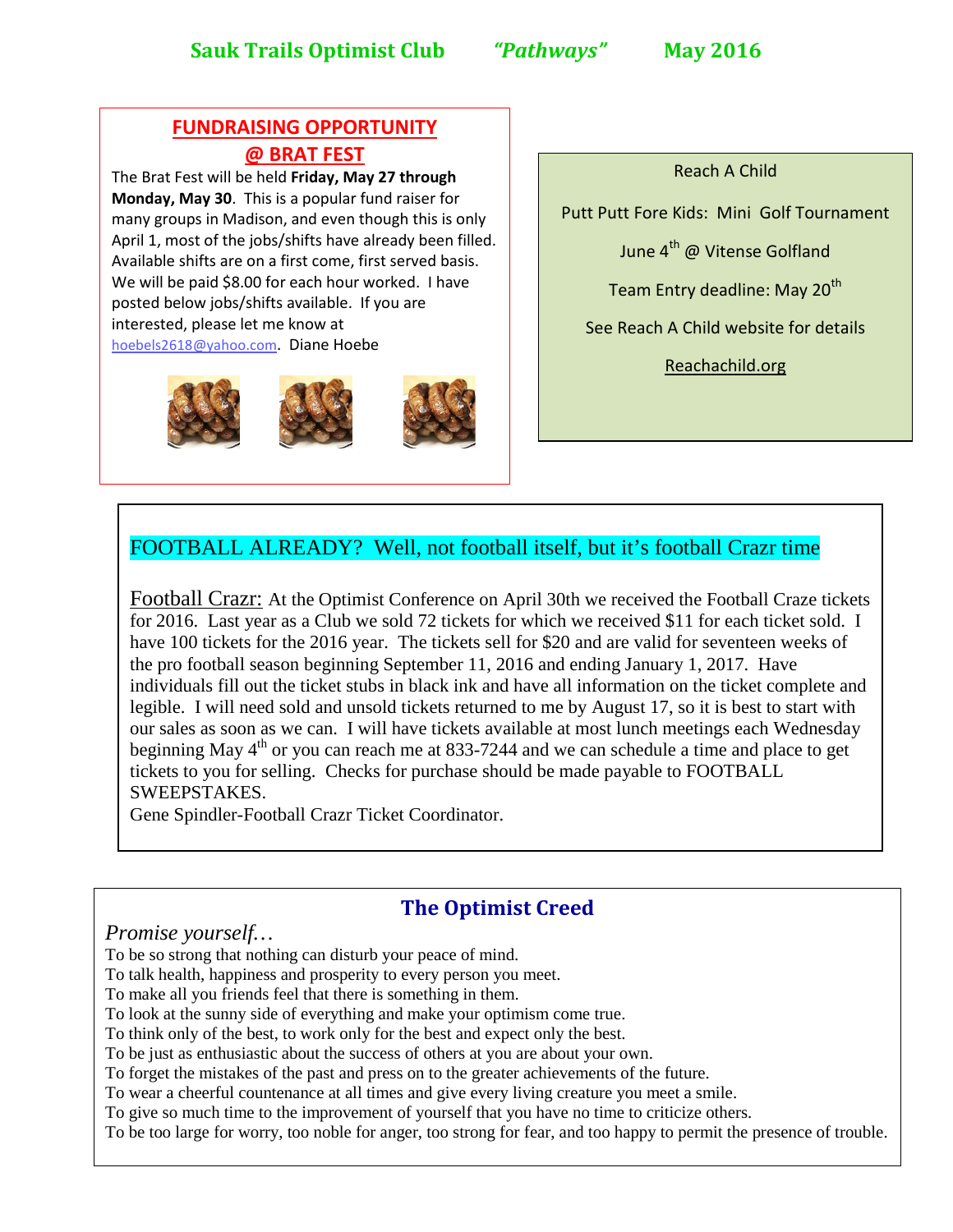## *May in Photos* **By Steve Bailey**

Bonnie Spindler receives her 'Optimist Volunteer of the Quarter' award for all of her efforts.





Rick Conne receives the President's Citation award for all of his work coordinating STO volunteers for Meals on Wheels AND all his time and efforts with the Lussier Christmas Party



Rick Thomas receiving his WAY overdue President award and his STO Honor Club Secretary award.